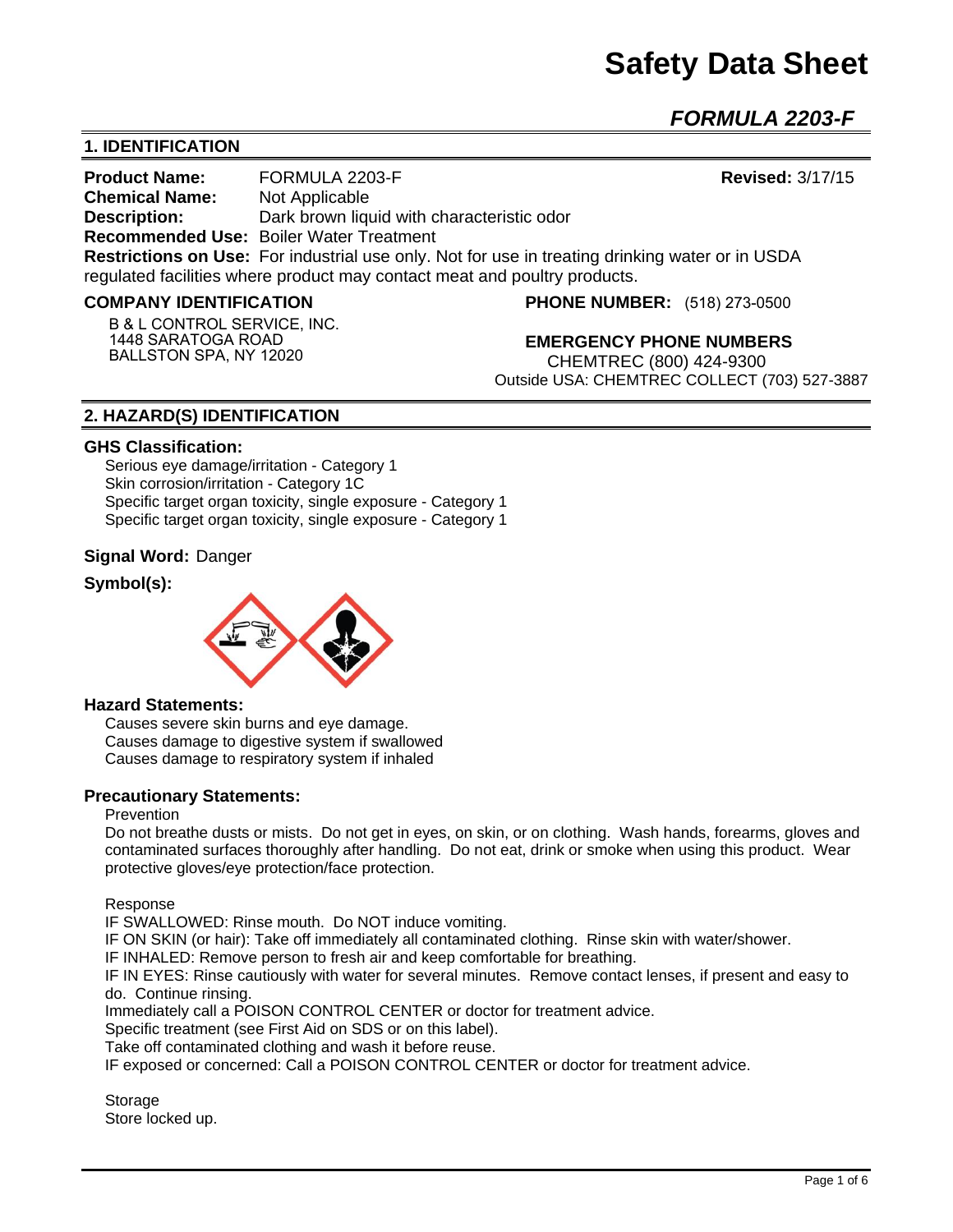Disposal

Dispose of contents/container in accordance with local, regional, national and international regulations.

#### **Hazards Not Otherwise Classified:** None Known.

#### **Percentages of Components with Unknown Acute Toxicity:**

 Dermal: 16% Inhalation: 16%

# **3. COMPOSITION / INFORMATION ON INGREDIENTS**

| <b>CHEMICAL INGREDIENTS</b> | <b>CAS NO.*</b> | PERCENT (%)** |
|-----------------------------|-----------------|---------------|
| SODIUM HYDROXIDE            | 1310-73-2       | $< 5\%$       |
| SODIUM SULFITE              | 7757-83-7       | н             |
| SODIUM SULFATE              | 7757-82-6       |               |
| SODIUM LIGNOSULFONATE       | 8061-51-6       |               |

**Legend: L=<1%; M=1-10%; H=>10%**

**\* Exposure limit and regulatory information in Sections 8 & 15**

**\*\* Exact percentage is a trade secret. Concentration range is provided to assist users in providing appropriate protections.**

#### **4. FIRST AID MEASURES**

- **Eye Contact:** Immediately flush eyes with a directed stream of cool, clear water for at least 30 minutes. Forcibly holding eyelids apart to ensure complete irrigation of all eye and lid tissues. Remove contact lenses, if present, after the first 5 minutes, then continue rinsing eye. Do not allow individual to rub their eyes. Get medical attention urgently, preferably from an ophthalmologist. Do not transport the victim until the recommended flushing period is completed, unless a portable emergency eye wash bottle is immediately available.
- **Skin Contact:** Immediately wash skin with soap and plenty of water while removing contaminated clothing, for at least 15-20 minutes. Call a poison control center or doctor for treatment advice. Do not take contaminated clothing home to be laundered. Shoes and other leather items which cannot be decontaminated should be disposed of properly. Suitable emergency safety shower facility should be immediately available.
- **Inhalation:** Remove victim to fresh air. If individual experiences nausea, headache, dizziness, has difficulty in breathing or is cyanotic, seek medical attention. If not breathing, give artificial respiration via a suitable mechanical device such as a bag and mask. Do not use mouth-to-mouth resuscitation.
- **Ingestion:** Do not induce vomiting. Rinse mouth with copious quantities of water first and get immediate medical attention. Drink several glasses of water. Never give anything by mouth to an unconscious person. If vomiting occurs, keep airways clear.
- **Note to Physician:** There is no specific antidote. Treatment of overexposure should be directed at the control of symptoms and the clinical condition of the patient. Aspiration may cause lung damage. Probable mucosal damage may contraindicate the use of gastric lavage.

#### **Most Important Symptoms/Effects:**

- **Eye Contact:** May cause severe irritation or burns. Prolonged contact may cause irreversible damage and/or blindness.
- **Skin Contact:** Prolonged contact may cause severe irritation or burns. Severity is generally determined by concentration of solution and duration of contact.
- **Inhalation:** Inhalation of vapor or mist can cause severe irritation of nose, throat, and lungs. May cause damage to the upper respiratory tract and lungs under severe conditions.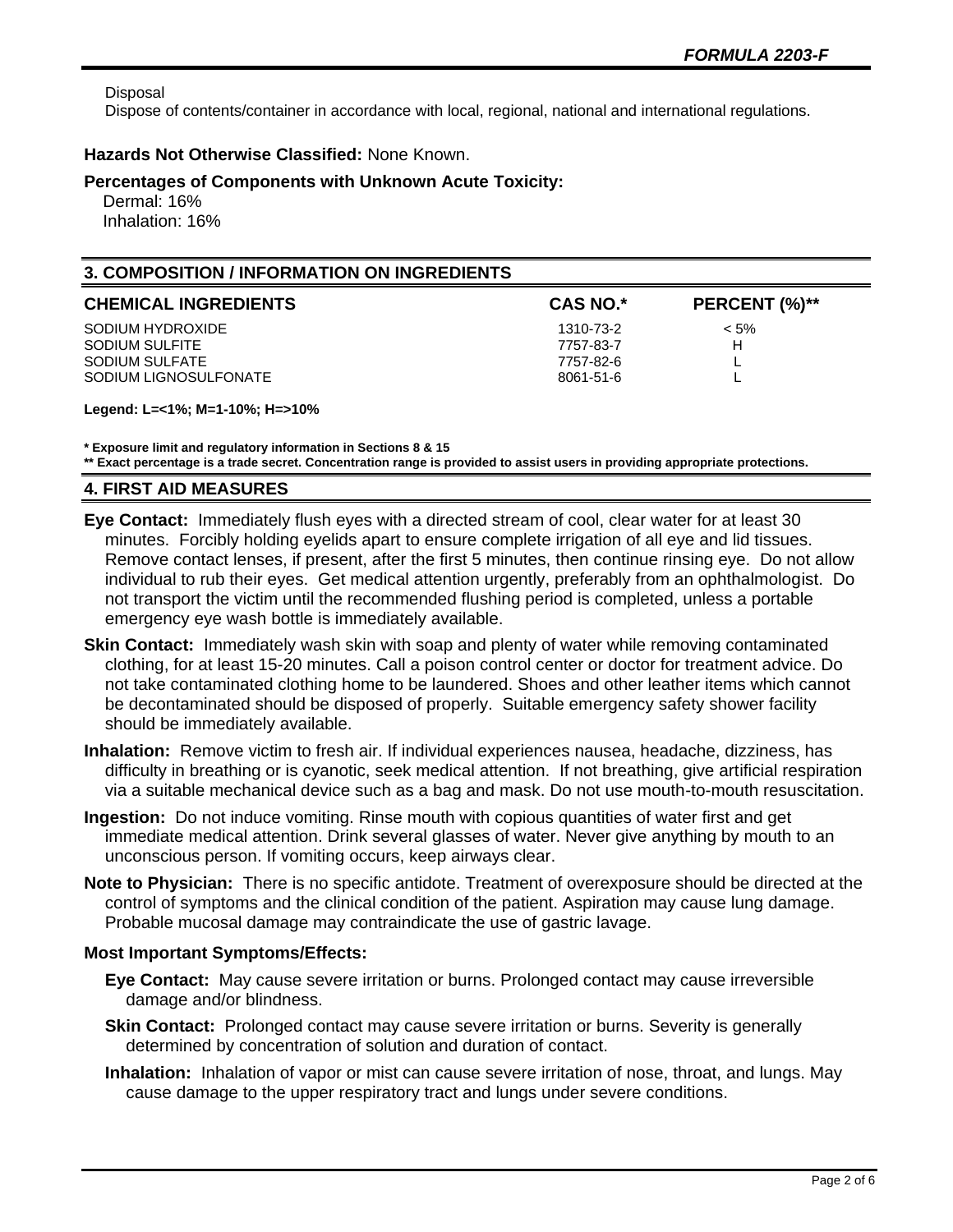**Ingestion:** May be toxic. May cause severe irritation or burns of the mouth, throat, and internal tissues resulting in possible nausea and/or vomiting. Large amounts can result in acute toxic effects which may be fatal.

**Indication of Immediate Medical Attention and Special Treatment, if Necessary:** Other than acute, none known. See section 11 for toxicological information.

## **5. FIRE FIGHTING MEASURES**

- **Suitable (and Unsuitable) Extinguishing Media:** Any media suitable for the surrounding fire.
- **Specific Hazards Arising from the Chemical:** Product is corrosive to eyes, skin, and respiratory system. Closed containers may rupture (due to buildup of pressure) when exposed to extreme heat. If evaporated to dryness, some product residuals may burn. Contact with some metals may generate explosive hydrogen gas. Thermal decomposition may release oxides of carbon, nitrogen and sulfur.

**Special Protective Equipment and Precautions for Fire-Fighters:** Wear self-contained breathing apparatus and full turn-out gear. Approach fire from upwind direction. If possible, move containers away from fire. Cool fire exposed containers with water spray. If containers rupture or leak, product may evolve irritating or toxic gas under extreme heat. Contain runoff.

# **6. ACCIDENTAL RELEASE MEASURES**

#### **Spill Containment and Clean-up Instructions:**

Wear suitable protective equipment found in section 8. Small spills may be flushed with copious quantities of water, preferably to a sanitary sewer or waste treatment facility. Larger spills may be absorbed in sawdust or other absorbent and sweepings disposed of in an approved landfill. The area may then be flushed with copious quantities of water. Floor may be slippery; use care to avoid falling. Avoid release of this product into the environment to prevent contamination of soil, sewers, natural waterways and/or groundwater. See Section 12 for Ecological Information.

# **7. HANDLING AND STORAGE**

#### **Handling and Storage:**

Store in a cool, dry, well ventilated area, between 10°C and 49°C. Keep containers tightly closed when not in use and follow all recommended safety precautions when handling the material. Keep out of sun and away from heat or open flame. Keep away from incompatible materials. See Section 10 for incompatible materials.

# **8. EXPOSURE CONTROL / PERSONAL PROTECTION**

**Engineering Controls:** General ventilation expected to be satisfactory

#### **PERSONAL PROTECTION EQUIPMENT**

**Respiratory:** Not normally required unless product is openly handled in confined areas where high concentrations of vapor could occur. Where misting may occur, wear an OSHA/NIOSH approved (or equivalent) half-mask, dust/mist air purifying respirator. Air-purifying respirators should be equipped with organic vapor cartridges.

## **Eyes and Face:** Chemical resistant goggles or face shield.

**Hands and Skin:** Chemical resistant rubber, neoprene latex or PVC

**Other Protective Equipment:** Eyewash station in area of use. Wear long sleeve shirt, long pants, and boots.

#### **EXPOSURE GUIDELINES**

**Exposure Limits:**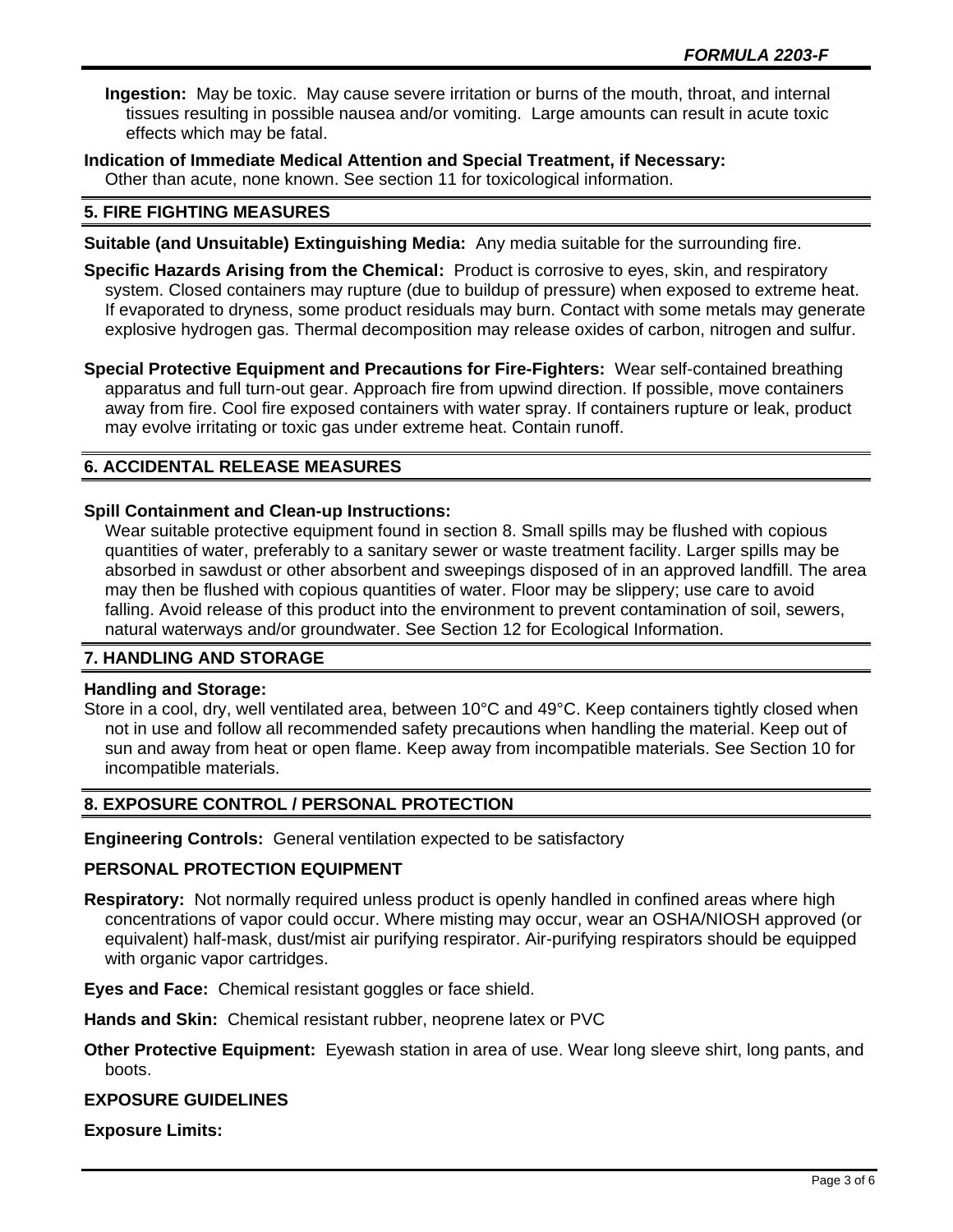#### **COMPONENT TLV** SODIUM HYDROXIDE 2mg/m<sup>3</sup>/15M

| 9. PHYSICAL AND CHEMICAL PROPERTIES  |                                            |                                        |                        |  |
|--------------------------------------|--------------------------------------------|----------------------------------------|------------------------|--|
| <b>Appearance and Odor:</b>          | Dark brown liquid with characteristic odor |                                        |                        |  |
| <b>Odor Threshold:</b>               | N.D.                                       | <b>Vapor Pressure:</b>                 | N.A.                   |  |
| pH (undiluted):                      | 12.75 - 13.25                              | <b>Vapor Density:</b>                  | ا>                     |  |
| <b>Freeze Point:</b>                 | $<$ 0°C (32°F)                             | Specific Gravity(@22°C):               | $1.145 - 1.155$        |  |
| <b>Boiling Point:</b>                | $> 100^{\circ}$ C (212°F)                  | <b>Solubility in Water:</b>            | Complete               |  |
| <b>Flash Point:</b>                  | None                                       | <b>Partition Coefficient:</b>          | N.D. (n-octanol/water) |  |
|                                      |                                            | <b>Auto-Ignition Temperature:</b>      | N.D.                   |  |
| <b>Evaporation Rate:</b>             | 1.0                                        | <b>Decomposition Temperature: N.D.</b> |                        |  |
| <b>Flammability</b> (solid, gas): No |                                            | <b>Viscosity:</b>                      | N.A.                   |  |
| Flammable Limits in Air: LFL - N.A.  | $UFL - N.A.$                               |                                        |                        |  |

# **10. STABILITY AND REACTIVITY**

**Reactivity:** Not normally reactive at normal temperatures and pressure.

**Chemical Stability:** Stable under normal conditions

**Possibility of Hazardous Reactions:** Will not occur under normal conditions.

**Conditions to Avoid:** Avoid excessive heat, sparks or open flames.

**Incompatible Materials:** Concentrated acids or oxidizing agents.

**Hazardous Decomposition Products:** Thermal decomposition may release oxides of carbon, nitrogen and sulfur.

# **11. TOXICOLOGICAL INFORMATION**

**Ingestion Testing:** Rat, LD50: > 5,000 mg/kg\*

**Skin Testing:** None established for this product.

**Inhalation Testing:** None established for this product.

\*Calculated based on GHS acute toxicity formula.

#### **CHRONIC TOXICITY DATA**

**Sensitization Testing:** None established for this product.

**Other Testing:** None established for this product.

**Routes of Exposure:** Eyes, Ingestion, Inhalation, Skin.

**Eye Contact:** May cause severe irritation or burns. Prolonged contact may cause irreversible damage and/or blindness.

**Skin Contact:** Prolonged contact may cause severe irritation or burns. Severity is generally determined by concentration of solution and duration of contact.

**Inhalation:** Inhalation of vapor or mist can cause severe irritation of nose, throat, and lungs. May cause damage to the upper respiratory tract and lungs under severe conditions.

**Ingestion:** May be toxic. May cause severe irritation or burns of the mouth, throat, and internal tissues resulting in possible nausea and/or vomiting. Large amounts can result in acute toxic effects which may be fatal.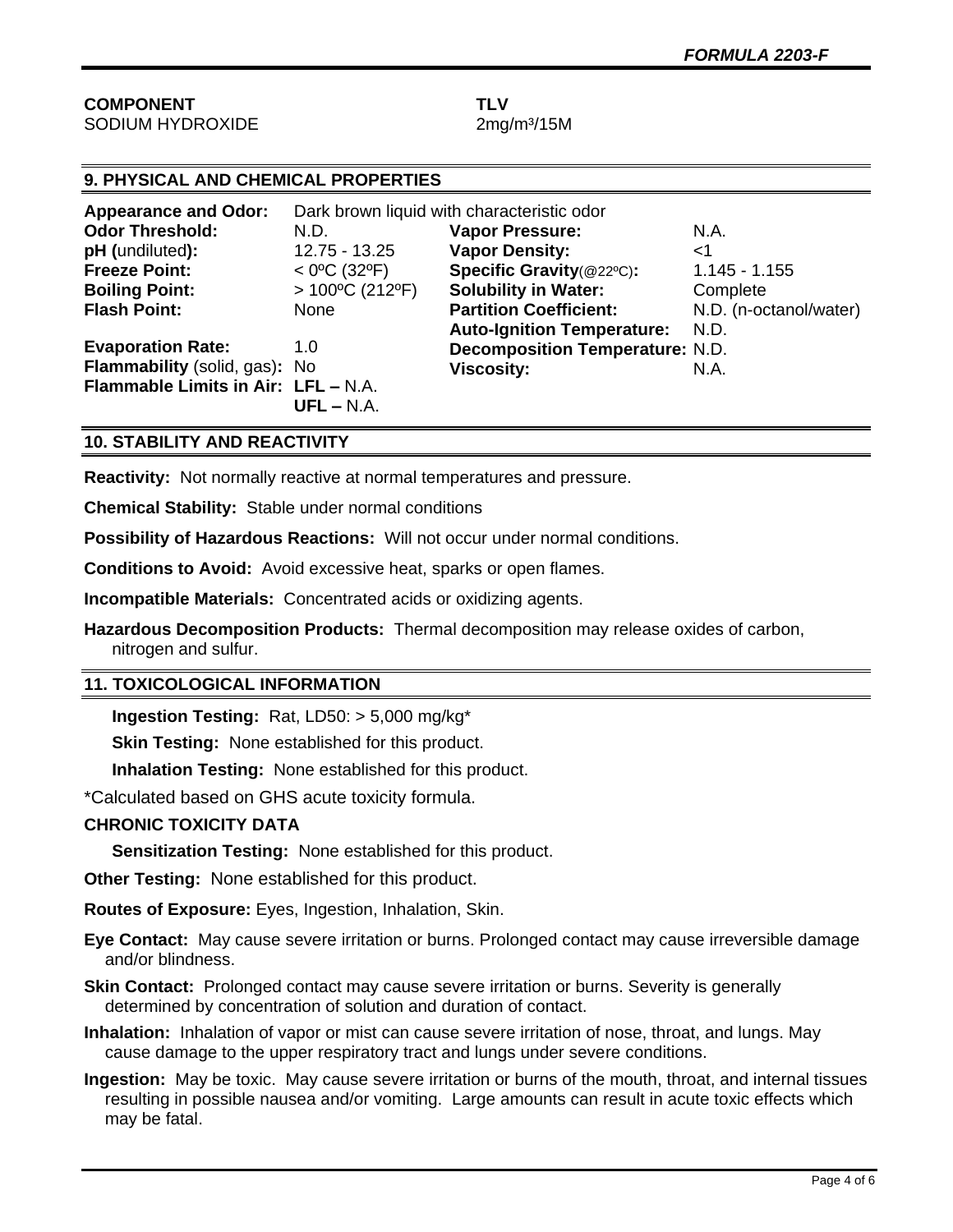**Medical Conditions Aggravated by Exposure:** None known.

**Chronic Effects from Repeated Overexposure:** Other than short term effects, none established.

## **12. ECOLOGICAL INFORMATION**

#### **Aquatic Toxicity Data:**

 Invertebrate: Daphnia magna, EC50/48hr: > 1,000 mg/l\* Fish: Rainbow trout, LC50/96hr: > 1,000 mg/l\* \*Calculated based on GHS acute aquatic toxicity formula.

**Product Fate Data:** None established for this product.

**Biodegradation Data:** None established for this product.

#### **13. DISPOSAL CONSIDERATIONS**

**Waste Disposal:** Dispose of in accordance with local, regional, national and international regulations. Contact the Hazardous Waste representative at the nearest EPA Regional Office for guidance. Container Disposal: Triple rinse container (or equivalent) promptly after emptying and offer for reconditioning if appropriate. Empty the rinsate into application equipment or a mix tank or store rinsate for later use or disposal.

#### **14. TRANSPORT INFORMATION**

## **US DEPARTMENT OF TRANSPORTATION (DOT) INFORMATION**

**UN/NA ID Number:** UN3266 **Proper Shipping Name:** CORROSIVE LIQUID, BASIC, INORGANIC, N.O.S. (CONTAINS SODIUM HYDROXIDE) **Hazard Class:** 8 **Packing Group:** PGIII

**VESSEL TRANSPORT (IMO/IMDG)**

**UN/NA ID Number:** UN3266 **Proper Shipping Name:** CORROSIVE LIQUID, BASIC, INORGANIC, N.O.S. (CONTAINS SODIUM HYDROXIDE) **Hazard Class:** 8 **Packing Group:** PGIII **Marine Pollutant:** No

#### **15. REGULATORY INFORMATION**

#### **US FEDERAL REGULATIONS**

**TSCA:** All ingredients listed or exempt from listing. **CERCLA and/or SARA RQ:**  Reportable Quantity: SODIUM HYDROXIDE (CAS#1310-73-2) - 1000lbs. (455 kg) **SARA Section 302 Hazard Class:** No ingredients listed in this section. **SARA Section 311/312 Chemicals:**  Acute Health Hazard: Yes Chronic Health Hazard: No Fire Hazard: No Sudden Release of Pressure Hazard: No Reactive Hazard: No **SARA Section 313 Chemicals:** No ingredients listed in this section.

# **STATE REGULATIONS**